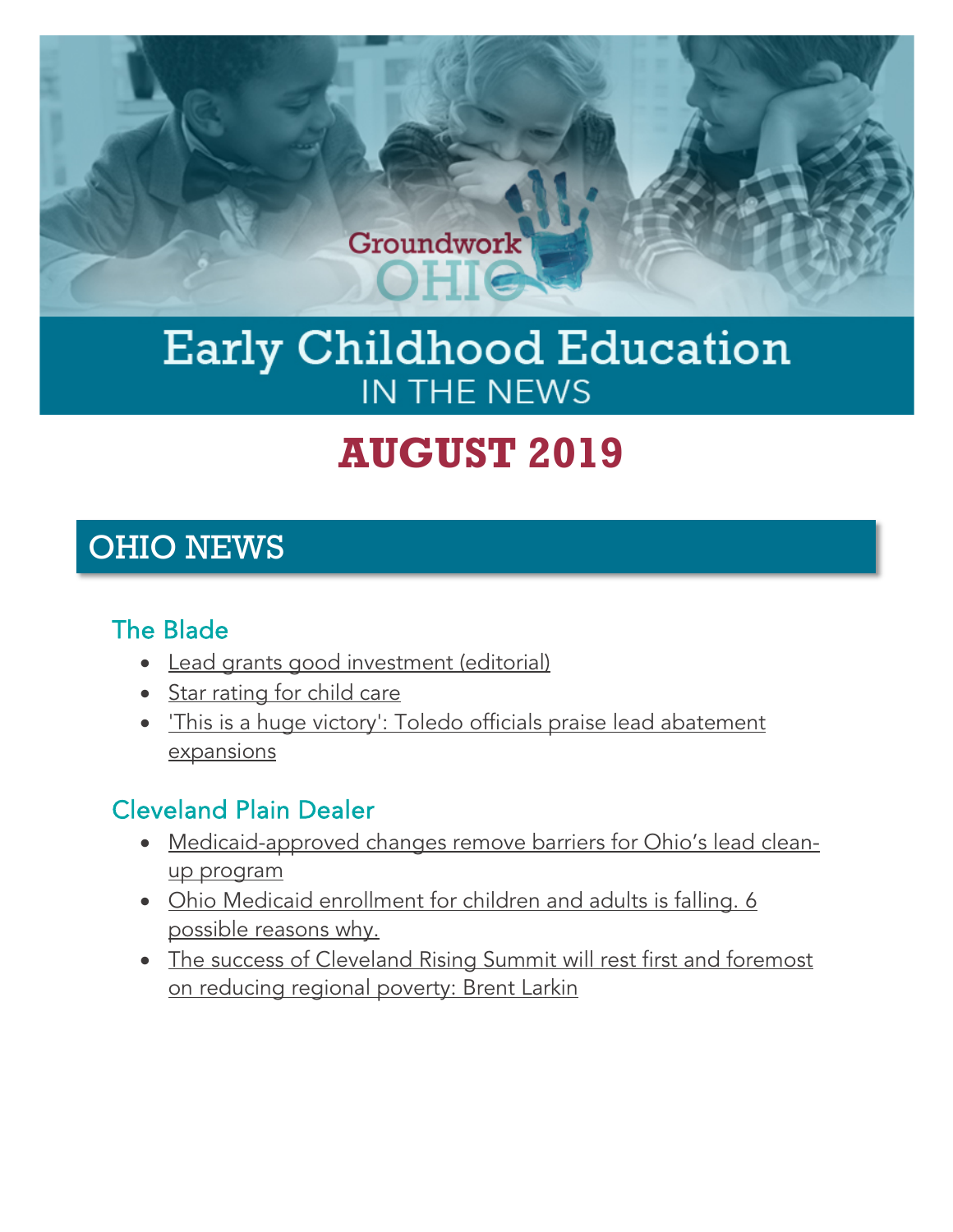#### The Columbus Dispatch

- [Ohio gets OK to expand Medicaid program to remove lead from](https://www.dispatch.com/news/20190821/ohio-gets-ok-to-expand-medicaid-program-to-remove-lead-from-homes)  [homes](https://www.dispatch.com/news/20190821/ohio-gets-ok-to-expand-medicaid-program-to-remove-lead-from-homes)
- [Pediatric research: Implicit race bias needs critical check in health](https://www.dispatch.com/news/20190728/pediatric-research-implicit-race-bias-needs-critical-check-in-health-care?eType=EmailBlastContent&eId=0c35b7c3-123e-4237-8595-f412b0120856)  [care](https://www.dispatch.com/news/20190728/pediatric-research-implicit-race-bias-needs-critical-check-in-health-care?eType=EmailBlastContent&eId=0c35b7c3-123e-4237-8595-f412b0120856)
- Program to reduce infant mortality subsidizes costs for pregnant [women](https://www.dispatch.com/news/20190810/program-to-reduce-infant-mortality-subsidizes-costs-for-pregnant-women)

#### Crain's Cleveland Business

• [Letters to the editor: Ohio's new budget is the most pro-children](https://www.crainscleveland.com/letters-editor/letters-editor-ohios-new-budget-most-pro-children-plan-recent-history)  [plan in recent history](https://www.crainscleveland.com/letters-editor/letters-editor-ohios-new-budget-most-pro-children-plan-recent-history)

#### Dayton Daily News

• [How Medicaid can help protect kids from lead poisoning](https://www.daytondailynews.com/news/state--regional/rule-changes-help-ohio-fight-lead-poisoning/LFtevPnxdNiDl04Fo3YDUM/)

#### Gongwer Ohio

• [Advocates Warn Of Proposed SNAP Change's Effect On Children](https://www.gongwer-oh.com/programming/news.cfm?article_id=881650203)

#### Ohio State News

• [Early Head Start program awarded \\$18 million grant](https://news.osu.edu/early-head-start-program-awarded-18-million-grant/)

#### WTOL 11

• [FAMILY FOCUS: Finding the right child care for your family](https://www.wtol.com/article/news/family-focus-finding-the-right-child-care-for-your-family/512-6a48e1c1-8757-4185-9e30-afefe5a6cc0f)

## NATIONAL NEWS

### **Chalkbeat**

• Pre-K benefits faded in Tennessee - but not for the reasons you [think, says new study](https://www.chalkbeat.org/posts/tn/2019/08/02/pre-k-benefits-faded-in-tennessee-but-not-for-the-reasons-you-think-says-new-study/)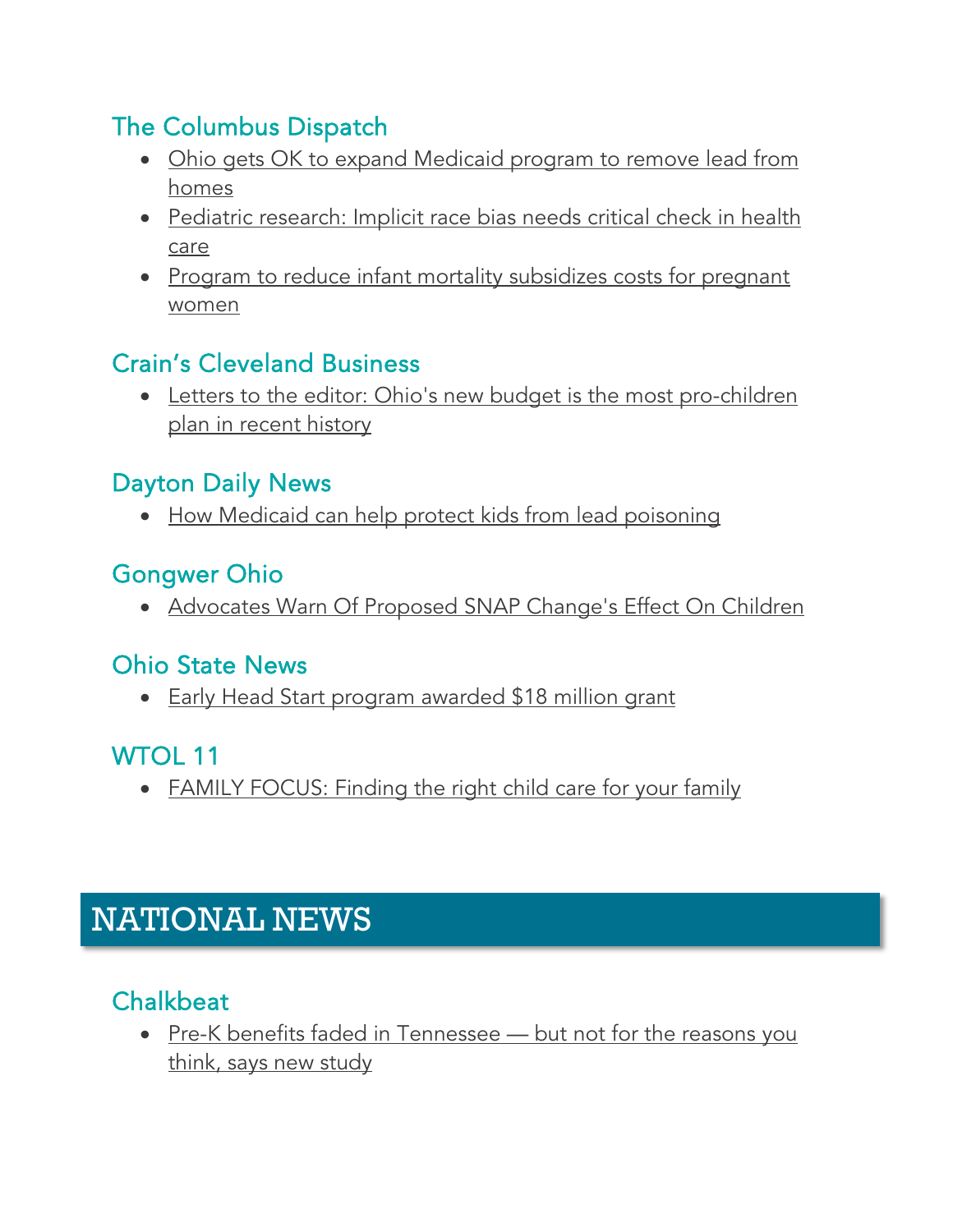#### CNN

• [When child care costs more than a mortgage](https://www.cnn.com/2019/08/29/success/high-child-care-costs/index.html)

#### Crain's Chicago Business

• [We know how to help break the cycle of poverty for kids. So let's do](https://www.chicagobusiness.com/opinion/we-know-how-help-break-cycle-poverty-kids-so-lets-do-it?utm_source=The+Heckman+Equation&utm_campaign=3450545bf0-EMAIL_CAMPAIGN_2019_08_23_01_40&utm_medium=email&utm_term=0_861cad7111-3450545bf0-487127425)  [it.](https://www.chicagobusiness.com/opinion/we-know-how-help-break-cycle-poverty-kids-so-lets-do-it?utm_source=The+Heckman+Equation&utm_campaign=3450545bf0-EMAIL_CAMPAIGN_2019_08_23_01_40&utm_medium=email&utm_term=0_861cad7111-3450545bf0-487127425) 

#### The Dallas Morning News

• [Government investment in children pays dividends. So why do we](https://www.dallasnews.com/opinion/commentary/2019/08/04/government-investment-in-children-pays-dividends-so-why-do-we-spend-so-much-more-on-adults/?utm_source=FFYF+Master+List&utm_campaign=236c50eda0-EMAIL_CAMPAIGN_10_4_2018_14_43_COPY_01&utm_medium=email&utm_term=0_5f24375a4f-236c50eda0-304332493&mc_cid=236c50eda0&mc_eid=6d443f3602)  [spend so much more on adults?](https://www.dallasnews.com/opinion/commentary/2019/08/04/government-investment-in-children-pays-dividends-so-why-do-we-spend-so-much-more-on-adults/?utm_source=FFYF+Master+List&utm_campaign=236c50eda0-EMAIL_CAMPAIGN_10_4_2018_14_43_COPY_01&utm_medium=email&utm_term=0_5f24375a4f-236c50eda0-304332493&mc_cid=236c50eda0&mc_eid=6d443f3602)

#### Education Dive

• [Pre-to-3: New center to track state policies on infants and toddlers](https://www.educationdive.com/news/pre-to-3-new-center-to-track-state-policies-on-infants-and-toddlers/560447/)

#### Education Week

• [What Early-Childhood Accountability Can Learn From K-12's](https://www.edweek.org/ew/articles/2019/08/28/what-early-childhood-accountability-can-learn-from-k-12s.html?cmp=eml-enl-eu-news2&M=58918456&U=2887273&UUID=76c1c4ed99c1127d774a6e6e361e7941)  [Mistakes](https://www.edweek.org/ew/articles/2019/08/28/what-early-childhood-accountability-can-learn-from-k-12s.html?cmp=eml-enl-eu-news2&M=58918456&U=2887273&UUID=76c1c4ed99c1127d774a6e6e361e7941)

#### The Hechinger Report

• OPINION: We don't start high-quality early childhood programs [soon enough, research shows](https://hechingerreport.org/opinion-we-dont-start-high-quality-early-childhood-programs-soon-enough-research-shows/)

#### The Hill

- [Let's end preventable maternal and child deaths worldwide in the](https://thehill.com/blogs/congress-blog/foreign-policy/458969-lets-end-preventable-maternal-and-child-deaths-worldwide)  [next decade](https://thehill.com/blogs/congress-blog/foreign-policy/458969-lets-end-preventable-maternal-and-child-deaths-worldwide)
- [Washington takes historic step forward on paid parental leave](https://thehill.com/opinion/civil-rights/456213-washington-takes-historic-step-forward-on-paid-parental-leave?utm_source=FFYF+Master+List&utm_campaign=236c50eda0-EMAIL_CAMPAIGN_10_4_2018_14_43_COPY_01&utm_medium=email&utm_term=0_5f24375a4f-236c50eda0-304332493&mc_cid=236c50eda0&mc_eid=6d443f3602)

#### Medium

• [Mapping Teacher Turnover and Student Homelessness in Head Start](https://medium.com/@NatlHeadStart/mapping-teacher-turnover-and-student-homelessness-in-head-start-7b1d10509046)